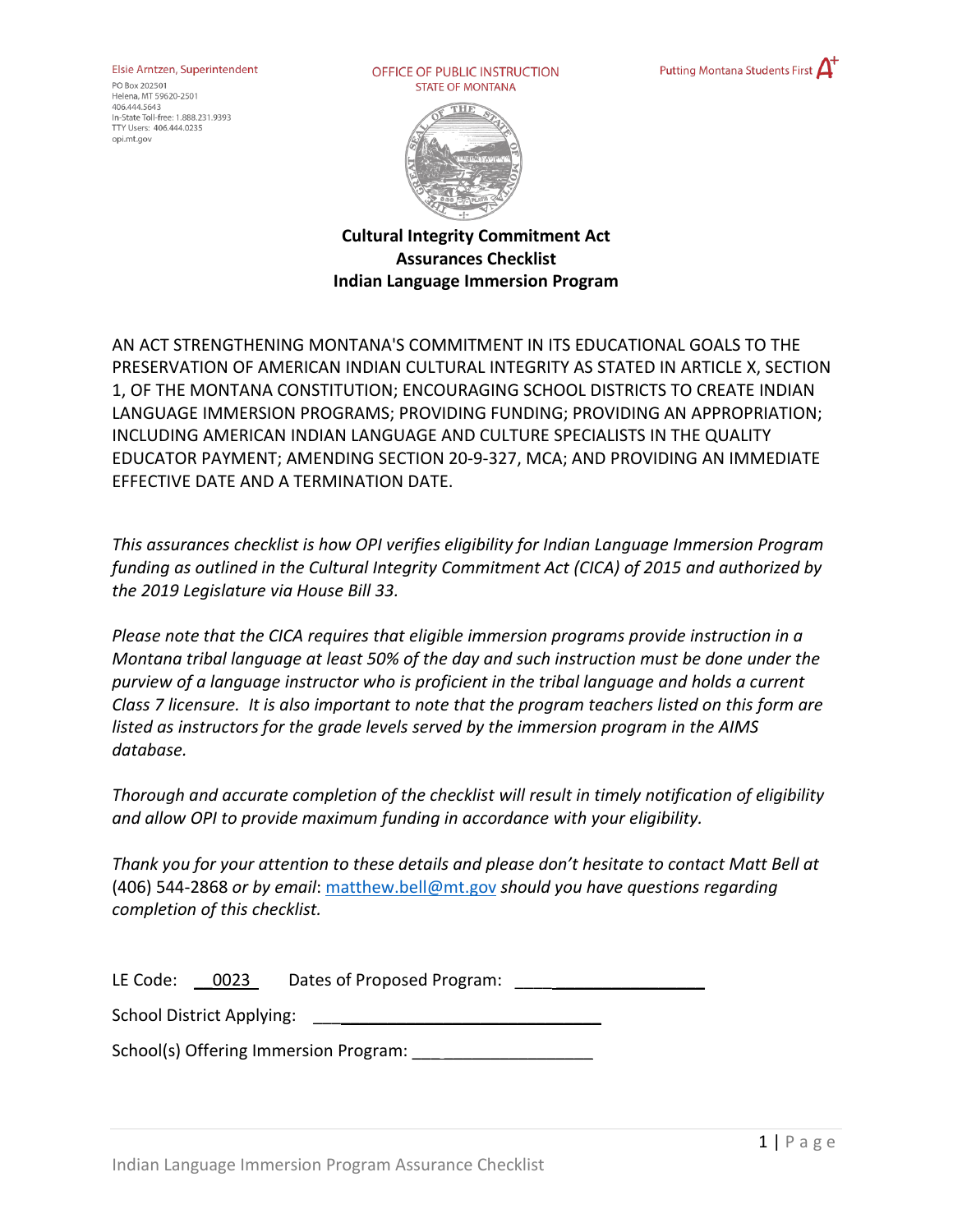**Required Section:** Please complete the check boxes  $(\boxtimes)$  agreeing to the mandatory assurances and complete the narrative sections below.

## **Definitions:**

- **1.** ☐ "*Eligible districts*" means a school district encompassing or adjacent to an Indian reservation or a school district that includes one or more schools with an Indian population of 10% or greater.
- **2.** "*Immersion program*" means a program of an eligible district in which
	- a.  $\Box$  All participating students receive content area instruction in a tribal language at least 50% of the day.
	- b.  $\Box$  Teachers are fully proficient in the languages they use for instruction;
	- $c. \Box$  The goal of the program is perpetuating cultural integrity and promoting bilingualism and biliteracy.

Please describe how your program will provide students tribal language instruction for at least 50% of the day in accordance with the immersion program definition listed above. Be sure to include a thorough explanation of your program, the grade levels served, and any other information that might help OPI fully understand your program. (Attach an additional sheet if needed)

 $\frac{1}{2}$  $\overline{\phantom{a}}$  $\overline{\phantom{a}}$  $\overline{\phantom{a}}$  $\overline{\phantom{a}}$  , and the contract of the contract of the contract of the contract of the contract of the contract of the contract of the contract of the contract of the contract of the contract of the contract of the contrac  $\frac{1}{2}$  ,  $\frac{1}{2}$  ,  $\frac{1}{2}$  ,  $\frac{1}{2}$  ,  $\frac{1}{2}$  ,  $\frac{1}{2}$  ,  $\frac{1}{2}$  ,  $\frac{1}{2}$  ,  $\frac{1}{2}$  ,  $\frac{1}{2}$  ,  $\frac{1}{2}$  ,  $\frac{1}{2}$  ,  $\frac{1}{2}$  ,  $\frac{1}{2}$  ,  $\frac{1}{2}$  ,  $\frac{1}{2}$  ,  $\frac{1}{2}$  ,  $\frac{1}{2}$  ,  $\frac{1$  $\overline{\phantom{a}}$  $\overline{\phantom{a}}$  $\mathbb{Z}$  $\mathcal{L}=\{1,2,3,4,5,6,6,7,10\}$  $\overline{\phantom{a}}$  $\overline{\phantom{a}}$ 

Please describe how your program will specifically address the goal of perpetuating cultural integrity and promoting bilingualism and biliteracy (Attach additional sheet if needed)

\_\_\_\_\_\_\_\_\_\_\_\_\_\_\_\_\_\_\_\_\_\_\_\_\_\_\_\_\_\_\_\_\_\_\_\_\_\_\_\_\_\_\_\_\_\_\_\_\_\_\_\_\_\_\_\_\_\_\_\_\_\_\_\_\_\_\_\_\_\_\_\_\_\_\_\_\_\_ \_\_\_\_\_\_\_\_\_\_\_\_\_\_\_\_\_\_\_\_\_\_\_\_\_\_\_\_\_\_\_\_\_\_\_\_\_\_\_\_\_\_\_\_\_\_\_\_\_\_\_\_\_\_\_\_\_\_\_\_\_\_\_\_\_\_\_\_\_\_\_\_\_\_\_\_\_\_ \_\_\_\_\_\_\_\_\_\_\_\_\_\_\_\_\_\_\_\_\_\_\_\_\_\_\_\_\_\_\_\_\_\_\_\_\_\_\_\_\_\_\_\_\_\_\_\_\_\_\_\_\_\_\_\_\_\_\_\_\_\_\_\_\_\_\_\_\_\_\_\_\_\_\_\_\_\_ \_\_\_\_\_\_\_\_\_\_\_\_\_\_\_\_\_\_\_\_\_\_\_\_\_\_\_\_\_\_\_\_\_\_\_\_\_\_\_\_\_\_\_\_\_\_\_\_\_\_\_\_\_\_\_\_\_\_\_\_\_\_\_\_\_\_\_\_\_\_\_\_\_\_\_\_\_\_ \_\_\_\_\_\_\_\_\_\_\_\_\_\_\_\_\_\_\_\_\_\_\_\_\_\_\_\_\_\_\_\_\_\_\_\_\_\_\_\_\_\_\_\_\_\_\_\_\_\_\_\_\_\_\_\_\_\_\_\_\_\_\_\_\_\_\_\_\_\_\_\_\_\_\_\_\_\_ \_\_\_\_\_\_\_\_\_\_\_\_\_\_\_\_\_\_\_\_\_\_\_\_\_\_\_\_\_\_\_\_\_\_\_\_\_\_\_\_\_\_\_\_\_\_\_\_\_\_\_\_\_\_\_\_\_\_\_\_\_\_\_\_\_\_\_\_\_\_\_\_\_\_\_\_\_\_ \_\_\_\_\_\_\_\_\_\_\_\_\_\_\_\_\_\_\_\_\_\_\_\_\_\_\_\_\_\_\_\_\_\_\_\_\_\_\_\_\_\_\_\_\_\_\_\_\_\_\_\_\_\_\_\_\_\_\_\_\_\_\_\_\_\_\_\_\_\_\_\_\_\_\_\_\_\_ \_\_\_\_\_\_\_\_\_\_\_\_\_\_\_\_\_\_\_\_\_\_\_\_\_\_\_\_\_\_\_\_\_\_\_\_\_\_\_\_\_\_\_\_\_\_\_\_\_\_\_\_\_\_\_\_\_\_\_\_\_\_\_\_\_\_\_\_\_\_\_\_\_\_\_\_\_\_ \_\_\_\_\_\_\_\_\_\_\_\_\_\_\_\_\_\_\_\_\_\_\_\_\_\_\_\_\_\_\_\_\_\_\_\_\_\_\_\_\_\_\_\_\_\_\_\_\_\_\_\_\_\_\_\_\_\_\_\_\_\_\_\_\_\_\_\_\_\_\_\_\_\_\_\_\_\_ \_\_\_\_\_\_\_\_\_\_\_\_\_\_\_\_\_\_\_\_\_\_\_\_\_\_\_\_\_\_\_\_\_\_\_\_\_\_\_\_\_\_\_\_\_\_\_\_\_\_\_\_\_\_\_\_\_\_\_\_\_\_\_\_\_\_\_\_\_\_\_\_\_\_\_\_\_\_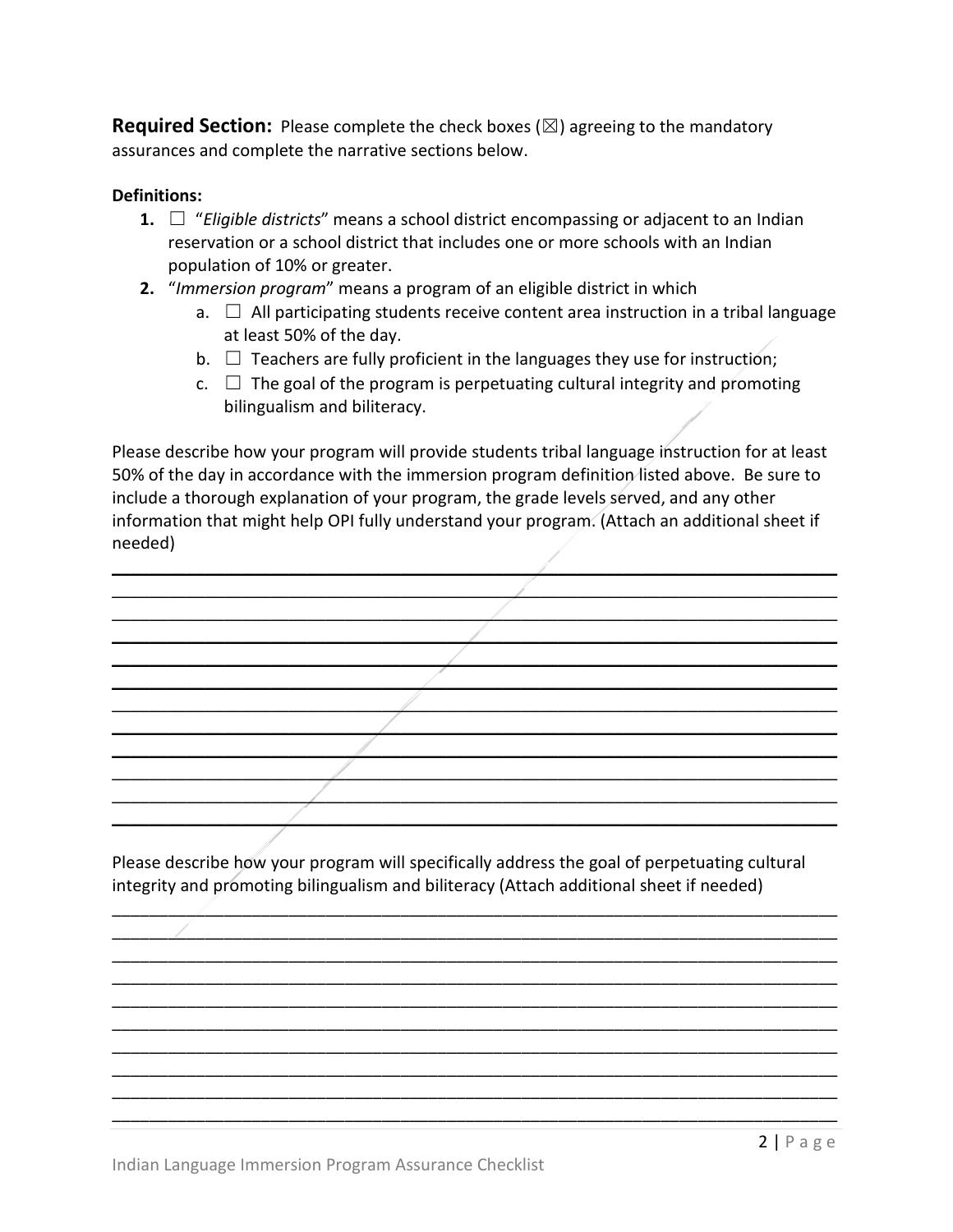## **Please complete the table below (see pg. 5 if additional space is needed).**

|                             |             |                             |                                                          | Instructional<br><b>Minutes</b> |                          |                |                       |                      |
|-----------------------------|-------------|-----------------------------|----------------------------------------------------------|---------------------------------|--------------------------|----------------|-----------------------|----------------------|
| Classroom<br><b>Teacher</b> | <b>SEID</b> | Est # of<br><b>Students</b> | <b>Class 7 Teacher associated</b><br>w/classroom teacher | <b>SEID</b>                     | % of FTE<br>per<br>grade | Grade<br>Level | in Tribal<br>Language | in<br><b>English</b> |
|                             |             |                             |                                                          |                                 |                          |                |                       |                      |
|                             |             |                             |                                                          |                                 |                          |                |                       |                      |
|                             |             |                             |                                                          |                                 |                          |                |                       |                      |
|                             |             |                             |                                                          |                                 |                          |                |                       |                      |
|                             |             |                             |                                                          |                                 |                          |                |                       |                      |
|                             |             |                             |                                                          |                                 |                          |                |                       |                      |
|                             |             |                             |                                                          |                                 |                          |                |                       |                      |

**Optional Section:** Completion of the sections below is optional; however, it will be very beneficial when determining collaboration support.

## **Please describe how your program will use these supports.**

1. School districts are encouraged to create Tribal Language immersion programs and in doing so,

\_\_\_\_\_\_\_\_\_\_\_\_\_\_\_\_\_\_\_\_\_\_\_\_\_\_\_\_\_\_\_\_\_\_\_\_\_\_\_\_\_\_\_\_\_\_\_\_\_\_\_\_\_\_\_\_\_\_\_\_\_\_\_\_\_\_\_\_\_\_\_\_\_\_\_\_\_\_ \_\_\_\_\_\_\_\_\_\_\_\_\_\_\_\_\_\_\_\_\_\_\_\_\_\_\_\_\_\_\_\_\_\_\_\_\_\_\_\_\_\_\_\_\_\_\_\_\_\_\_\_\_\_\_\_\_\_\_\_\_\_\_\_\_\_\_\_\_\_\_\_\_\_\_\_\_\_ \_\_\_\_\_\_\_\_\_\_\_\_\_\_\_\_\_\_\_\_\_\_\_\_\_\_\_\_\_\_\_\_\_\_\_\_\_\_\_\_\_\_\_\_\_\_\_\_\_\_\_\_\_\_\_\_\_\_\_\_\_\_\_\_\_\_\_\_\_\_\_\_\_\_\_\_\_\_ \_\_\_\_\_\_\_\_\_\_\_\_\_\_\_\_\_\_\_\_\_\_\_\_\_\_\_\_\_\_\_\_\_\_\_\_\_\_\_\_\_\_\_\_\_\_\_\_\_\_\_\_\_\_\_\_\_\_\_\_\_\_\_\_\_\_\_\_\_\_\_\_\_\_\_\_\_\_

\_\_\_\_\_\_\_\_\_\_\_\_\_\_\_\_\_\_\_\_\_\_\_\_\_\_\_\_\_\_\_\_\_\_\_\_\_\_\_\_\_\_\_\_\_\_\_\_\_\_\_\_\_\_\_\_\_\_\_\_\_\_\_\_\_\_\_\_\_\_\_\_\_\_\_\_\_\_ \_\_\_\_\_\_\_\_\_\_\_\_\_\_\_\_\_\_\_\_\_\_\_\_\_\_\_\_\_\_\_\_\_\_\_\_\_\_\_\_\_\_\_\_\_\_\_\_\_\_\_\_\_\_\_\_\_\_\_\_\_\_\_\_\_\_\_\_\_\_\_\_\_\_\_\_\_\_ \_\_\_\_\_\_\_\_\_\_\_\_\_\_\_\_\_\_\_\_\_\_\_\_\_\_\_\_\_\_\_\_\_\_\_\_\_\_\_\_\_\_\_\_\_\_\_\_\_\_\_\_\_\_\_\_\_\_\_\_\_\_\_\_\_\_\_\_\_\_\_\_\_\_\_\_\_\_ \_\_\_\_\_\_\_\_\_\_\_\_\_\_\_\_\_\_\_\_\_\_\_\_\_\_\_\_\_\_\_\_\_\_\_\_\_\_\_\_\_\_\_\_\_\_\_\_\_\_\_\_\_\_\_\_\_\_\_\_\_\_\_\_\_\_\_\_\_\_\_\_\_\_\_\_\_\_

- a. Collaborate with other school districts such as the Montana Digital Academy, tribal education departments, and tribal colleges;
- b. Utilize materials produced in the Montana Indian Language Preservation pilot program.
- c. Utilize tribal Language and culture specialists as teachers of language and culture;

\_\_\_\_\_\_\_\_\_\_\_\_\_\_\_\_\_\_\_\_\_\_\_\_\_\_\_\_\_\_\_\_\_\_\_\_\_\_\_\_\_\_\_\_\_\_\_\_\_\_\_\_\_\_\_\_\_\_\_\_\_\_\_\_\_\_\_\_\_\_\_\_\_\_\_\_\_\_ \_\_\_\_\_\_\_\_\_\_\_\_\_\_\_\_\_\_\_\_\_\_\_\_\_\_\_\_\_\_\_\_\_\_\_\_\_\_\_\_\_\_\_\_\_\_\_\_\_\_\_\_\_\_\_\_\_\_\_\_\_\_\_\_\_\_\_\_\_\_\_\_\_\_\_\_\_\_ \_\_\_\_\_\_\_\_\_\_\_\_\_\_\_\_\_\_\_\_\_\_\_\_\_\_\_\_\_\_\_\_\_\_\_\_\_\_\_\_\_\_\_\_\_\_\_\_\_\_\_\_\_\_\_\_\_\_\_\_\_\_\_\_\_\_\_\_\_\_\_\_\_\_\_\_\_\_ \_\_\_\_\_\_\_\_\_\_\_\_\_\_\_\_\_\_\_\_\_\_\_\_\_\_\_\_\_\_\_\_\_\_\_\_\_\_\_\_\_\_\_\_\_\_\_\_\_\_\_\_\_\_\_\_\_\_\_\_\_\_\_\_\_\_\_\_\_\_\_\_\_\_\_\_\_\_

\_\_\_\_\_\_\_\_\_\_\_\_\_\_\_\_\_\_\_\_\_\_\_\_\_\_\_\_\_\_\_\_\_\_\_\_\_\_\_\_\_\_\_\_\_\_\_\_\_\_\_\_\_\_\_\_\_\_\_\_\_\_\_\_\_\_\_\_\_\_\_\_\_\_\_\_\_\_ \_\_\_\_\_\_\_\_\_\_\_\_\_\_\_\_\_\_\_\_\_\_\_\_\_\_\_\_\_\_\_\_\_\_\_\_\_\_\_\_\_\_\_\_\_\_\_\_\_\_\_\_\_\_\_\_\_\_\_\_\_\_\_\_\_\_\_\_\_\_\_\_\_\_\_\_\_\_

d. Look to existing Native language schools in Montana and around the world for guidance and best practices.